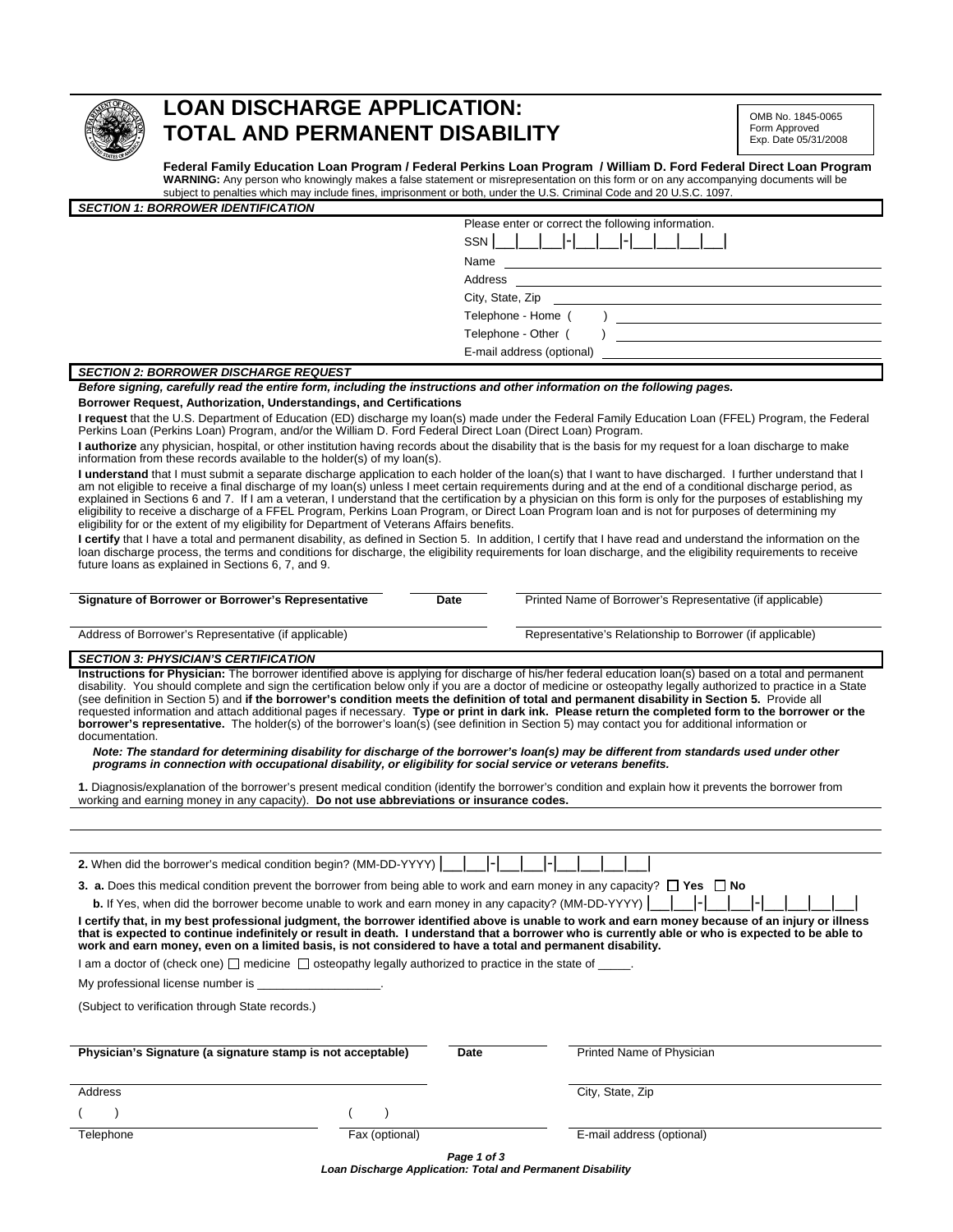#### *SECTION 4: INSTRUCTIONS FOR COMPLETING THE FORM*

**Type or print in dark ink.** A representative may sign on your behalf in Section 2 if you are unable to do so because of your disability. Have Section 3 completed and signed by a doctor of medicine or osteopathy. **If you are applying for discharge of more than one loan and your loans are held by more than one loan holder, you must submit a separate discharge application (original or copy) with any accompanying attachments to each**  holder. A "copy" means a photocopy of the original form completed by you (or your representative) and your physician. If you submit copies, **each copy must include an original signature from you or your representative.**

#### *SECTION 5: DEFINITIONS*

- The Federal Family Education Loan (FFEL) Program includes Federal Stafford Loans (both subsidized and unsubsidized), Federal Supplemental Loans for Students (SLS), Federal PLUS Loans, and Federal Consolidation Loans.
- The **Federal Perkins Loan (Perkins Loan) Program** includes Federal Perkins Loans, National Direct Student Loans (NDSL), and National Defense Student Loans (NDSL).
- The **William D. Ford Federal Direct Loan (Direct Loan) Program** includes Federal Direct Stafford/Ford Loans (Direct Subsidized Loans), Federal Direct Unsubsidized Stafford/Ford Loans (Direct Unsubsidized Loans), Federal Direct PLUS Loans (Direct PLUS Loans), and Federal Direct Consolidation Loans (Direct Consolidation Loans).
- A **conditional discharge** due to a total and permanent disability allows you (and, if applicable, any endorser) to stop making payments on your loan(s) during the conditional discharge period (see definition) while ED evaluates your eligibility for a final discharge. A conditional discharge is granted when ED makes an initial determination that you have a total and permanent disability as defined in this section. See also Sections 6 and 7.
- The conditional discharge period begins on the date that you became totally and permanently disabled, as certified by the physician who completes<br>Section 3, and lasts for up to three years. The conditional discharge period qualify for a final discharge. During the conditional discharge period, ED will monitor your eligibility for a final discharge. See also Sections 6 and 7.
- A final discharge due to a total and permanent disability condition cancels your obligation (and, if applicable, any endorser's obligation) to repay the remaining balance on your FFEL Program, Perkins Loan Program, and/or Direct Loan Program loan. ED grants a final discharge if you meet certain conditions during and at the end of the conditional discharge period. See Section 7.
- The **holder** of your FFEL Program loan(s) may be a lender, a guaranty agency, or the U.S. Department of Education (ED). The holder of your Perkins Loan Program loan(s) may be a school you attended or ED. The holder of your Direct Loan Program loan(s) is ED.
- **State** includes the 50 United States, the District of Columbia, American Samoa, the Commonwealth of Puerto Rico, Guam, the Virgin Islands, the Commonwealth of the Northern Mariana Islands, the Republic of the Marshall Islands, the Federated States of Micronesia, and the Republic of Palau.
- If you have a **total and permanent disability**, this means that you are unable to work and earn money because of an injury or illness that is expected to continue indefinitely or result in death. **NOTE: (1)** This standard may be different from standards used under other programs in connection with occupational disability or eligibility for social service benefits. **(2)** You cannot be considered to have a total and permanent disability if your condition existed at the time your loan(s) was made, unless your condition has substantially deteriorated so that you are now totally and permanently disabled.

## **SECTION 6: LOAN DISCHARGE PROCESS / TERMS AND CONDITIONS FOR LOAN DISCHARGE**

- **1.** If your loan holder (other than ED) determines, based on a review of your loan discharge application, that you appear to meet the eligibility requirements for a loan discharge based on total and permanent disability, your loan(s) will be assigned to ED. For FFEL Program loans currently held by a lender, this determination will be made by both your lender and guaranty agency. ED will be your new loan holder.
- **2.** After receiving your loan(s), ED will review the physician's certification in Section 3 and other information relating to your application for loan discharge. Based on the results of this review, ED will make an initial determination on your application. If ED determines that you have a total and permanent disability, you will be notified that a conditional discharge has been granted for a period of up to three years from the date that you became totally and<br>permanently disabled. If ED determines that you do not have a total resume repayment of your loan(s).
- **3.** During the conditional discharge period: **(A)** you are not required to make any payments on your loan(s); **(B)** you are not considered to be delinquent or in default on your loan(s), unless you were delinquent or in default at the time the conditional discharge was granted; **(C)** you must promptly notify ED if your annual earnings from employment exceed the poverty line amount for a family of two; **(D)** you must promptly notify ED of any changes in your address or telephone number; and **(E)** if requested, you must provide ED with additional documentation or information related to your eligibility for loan discharge. This may include, but is not limited to, documentation of your annual earnings from employment.
- 4. If you meet the conditions described in Section 7, Item 4, during and at the end of the conditional discharge period, ED will grant a final discharge of<br>your loan(s) at the end of the conditional discharge period. The d date you became totally and permanently disabled will be returned to you.
- **5.** If you do not meet the conditions described in Section 7, Item 4, at any time during or at the end of the conditional discharge period, the conditional discharge period will end and you will not receive a final discharge. This means that you will be responsible for repaying your loan(s) in accordance<br>with the terms of your promissory note(s). However, you will not be requ initial determination that you were totally and permanently disabled until the date the conditional discharge period ended. ED will continue to be your loan holder.

#### *SECTION 7: ELIGIBILITY REQUIREMENTS FOR LOAN DISCHARGE*

- **1.** Your condition must not have existed at the time your loan(s) was made, unless your condition has substantially deteriorated so that you are now totally and permanently disabled.
- **2.** If you are applying for discharge of a consolidation loan, your condition must not have existed at the time any of the loan(s) you consolidated were made, unless your condition has substantially deteriorated so that you are now totally and permanently disabled. If requested, you must provide the holder of your consolidation loan(s) or ED with the disbursement dates of the loan(s) you consolidated.
- **3.** To qualify for a **conditional discharge**, you must have a total and permanent disability, as defined in Section 5. This must be certified by a physician in Section 3.
- **4.** To qualify for a **final discharge**, you must meet the following conditions during and at the end of the conditional discharge period described in Section 6: **(A)** your annual earnings from employment must not exceed the poverty line amount (see NOTE below) for a family of two in your state (regardless of your actual family size), and **(B)** you must not receive a new loan under the FFEL Program, the Perkins Loan Program, or the Direct Loan Program.

**NOTE:** A physician cannot certify that you have a total and permanent disability if, at the time of the physician's certification, you are able to work and earn money in any capacity. However, if you attempt to work during the conditional discharge period, you may earn up to the poverty line amount each year during that period. This standard allows you to try to work without being disqualified from receiving a final discharge. The poverty line amounts are updated annually. ED will notify you of the current poverty line amounts during each year of the conditional discharge period.

| SECTION 8: WHERE TO SEND THE COMPLETED LOAN DISCHARGE APPLICATION     |                                              |  |  |
|-----------------------------------------------------------------------|----------------------------------------------|--|--|
| Send the completed loan discharge application and any attachments to: | If you need help completing this form, call: |  |  |
| (If no address is shown, return to your loan holder.)                 |                                              |  |  |
|                                                                       |                                              |  |  |
|                                                                       |                                              |  |  |
|                                                                       |                                              |  |  |